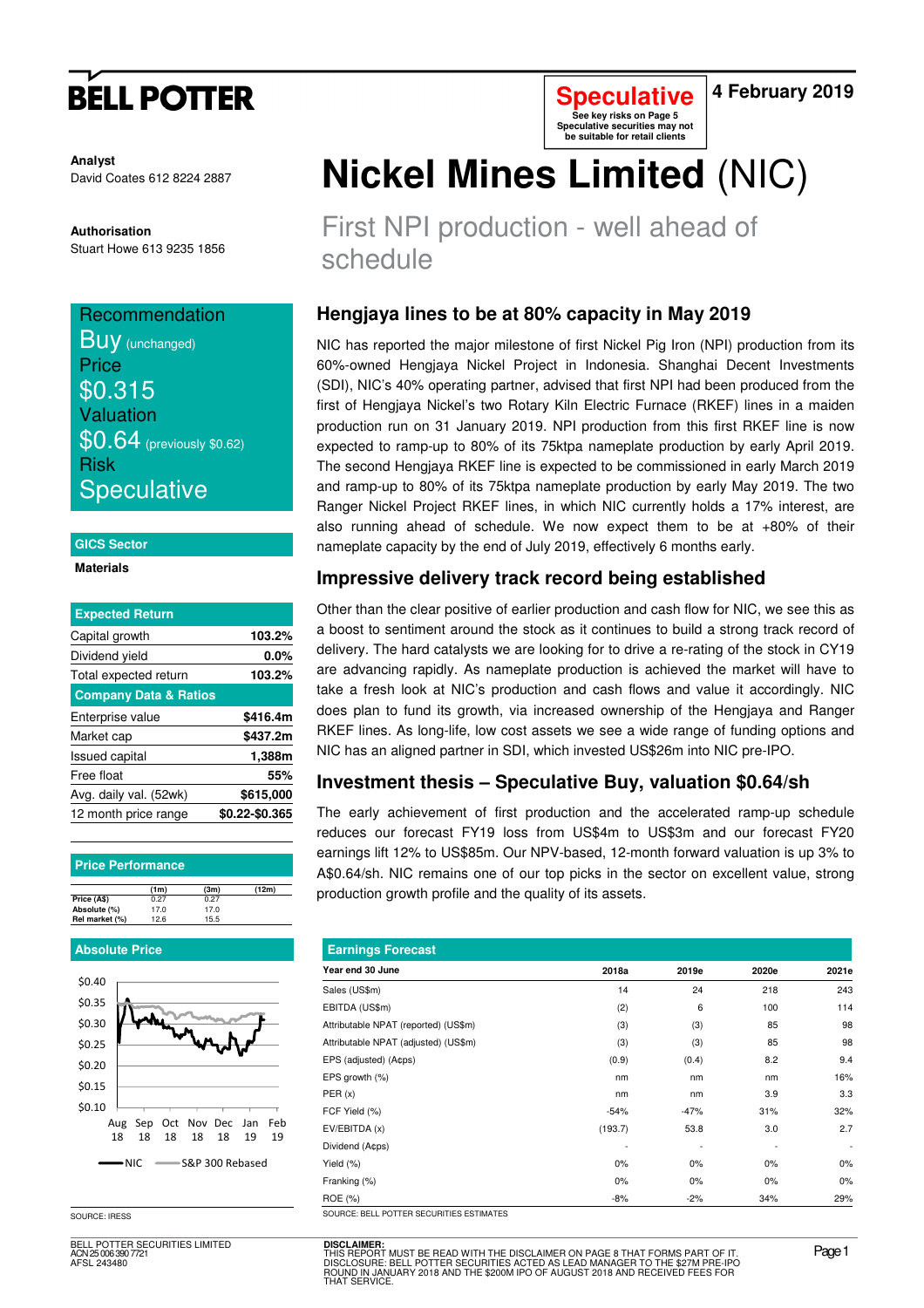# **First NPI production ahead of schedule**

## **Hengjaya lines to be at 80% capacity in May 2019**

NIC has reported the major milestone of first Nickel Pig Iron (NPI) production from its 60% owned Hengjaya Nickel Project in Indonesia. Shanghai Decent Investments (SDI), NIC's 40% operating partner, advised that first NPI had been produced from the first of Hengjaya Nickel's two Rotary Kiln Electric Furnace (RKEF) lines in a maiden production run on 31 January 2019. NPI production from this first RKEF line is now expected to ramp-up to 80% of its 75ktpa nameplate production by early April 2019. The second Hengjaya RKEF line is expected to be commissioned in early March 2019 and ramp-up to 80% of its 75ktpa nameplate production by early May 2019.

The ahead-of-schedule progress is also extending to the two Ranger Nickel Project RKEF lines, in which NIC secured an initial 17% interest for US\$50m in November 2018. Previously targeting commissioning in the September quarter of 2019, commissioning of the first line is now expected in April 2019 and the second line in May 2019: effectively 6 months ahead of schedule. The Ranger RKEF lines are subject to a similar production ramp-up profile, which implies that both the Ranger lines should be running at +80% of their nameplate capacity by the end of July 2019.

## **Impressive delivery track record being established**

Other than the clear positive of earlier production and cash flow for NIC, we see this as a boost to sentiment around the stock as it continues to build a strong track record of delivery. Several value accretive announcements have been made since the August 2018 IPO, including:

- Securing the options to grow attributable production via increased ownership (up to 80% of the Ranger RKEF lines);
- The significant tax concessions that have been allocated to the Hengjaya RKEF lines (100% corporate income tax discount for the first 7 years of commercial production, plus 50% corporate income tax discount for the following 2 years);
- The MoU for the supply of limonite ore (currently mined as waste) from the Hengjaya laterite nickel ore mine to a proposed new nickel project in the area;

The hard catalysts we are looking for to drive a re-rating of the stock in CY19 are advancing rapidly and will result in realisation of value from these developments – in particular the tax concessions. As nameplate production is achieved the market will have to take a fresh look at NIC's production and cash flows and value it accordingly.

## **Funding of growth**

One aspect of this is the funding of increased ownership levels in both the Hengjaya and Ranger projects.

### **The Hengjaya RKEF lines**

The increase of ownership in the Hengjaya RKEF lines (currently at 60%) is quite straightforward: NIC has the option to acquire up to an additional 40% for US\$120m (implying a US\$300m pro-rata valuation) within 12 months of first nickel production, i.e. by end January 2020.

We understand that should NIC wish to lift its interest to just 80%, the same pro-rata valuation applies, which would require consideration of US\$60m (A\$83m) to be paid by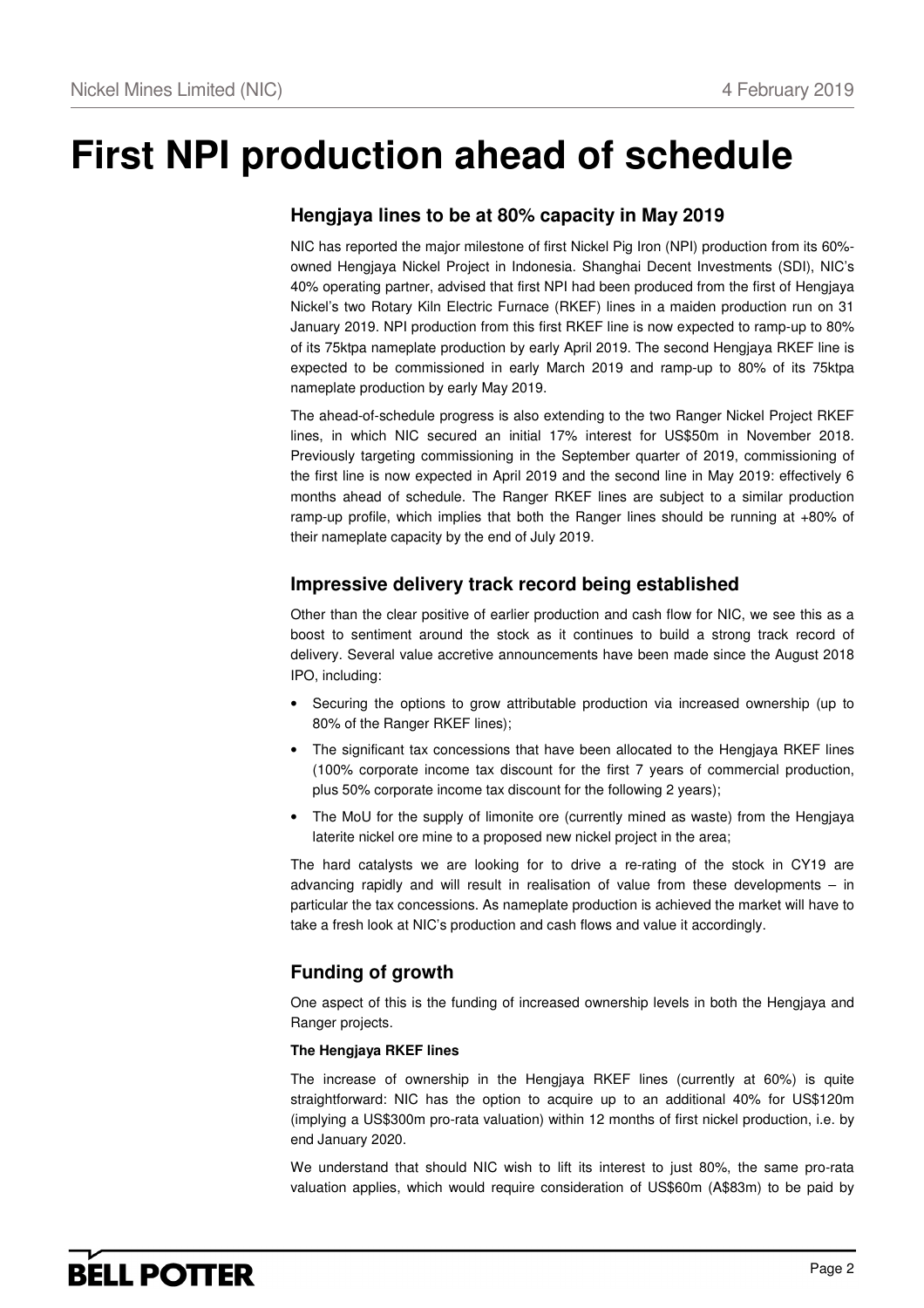that time. The level of ownership is decided at NIC's election and it is SDI's election as to whether the consideration is in shares, cash, or a combination of both.

#### **The Ranger RKEF lines**

NIC currently has a 17% interest in the Ranger Lines, for which it paid US\$50m for in November 2018 (based on a US\$300m pro-rata valuation). This was the exercise of the First Acquisition.

NIC has further options to increase its interest to up to 80% of the Ranger Lines as follows:

#### **The Second Acquisition Option:**

Provides for NIC to increase its interest to between 51% and 60% before 31 December 2019, potentially at a discounted rate of US\$280m on a pro-rata basis. The lower acquisition cost will be payable if it is completed within 60 days of the first batch of nickel pig iron (NPI) being produced from the Ranger Nickel RKEF lines. If it is completed more than 60 days after the first batch of NPI is produced, the additional percentage acquired will be calculated based on a pro-rata valuation of US\$300m.

#### **The Third Acquisition Option (conditional on completion of the Second Acquisition Option):**

Provides for NIC to increase its interest to up to 80% in the Ranger Nickel RKEF lines within 18 months of the first batch of NPI being produced. This will be based on a pro-rata valuation of US\$300m.

The main point of relevance on this latest announcement is that construction and commissioning of the Ranger Lines is also running ahead of schedule (now targeting April commissioning as opposed to September commissioning). The implication is that to take advantage of the discounted acquisition rate, NIC would pay between US\$95.2m (A\$131m) to lift to 51% and US\$120.4m (A\$166m) to lift to 60% sometime around June 2019.

#### **Several potential funding sources**

The Hengjaya and Ranger RKEF NPI production lines are long-life, low cost assets that are similar to industrial assets rather than standalone mining projects. For this reason we see a wider range of funding options and certainly cheaper and more flexible debt options than compared to a standard project financing facility.

We have also seen evidence of SDI being a flexible and aligned partner in relation to funding, recalling it invested US\$26m into NIC equity as part of its pre-IPO funding. As mentioned, consideration for the Hengjaya RKEF lines is at SDI's election as to whether it is paid in shares, cash, or a combination of both.

## **Changes to our forecasts**

Taking into account the accelerated production ramp-up schedule disclosed in this latest update, we make the following changes to our modelled assumptions:

- Increase our NPI production forecast for FY19 by 25% from 10,000t NPI to 12,500t NPI from the Hengjaya RKEF lines. We see further potential upside to this as it makes no allowance for production from the Ranger lines, at this stage;
- Increase our NPI production forecast for FY20 by 12% from 250,000t NPI to 280,000t NPI, in total, reflecting the accelerated production ramp-up schedule; and
- Incrementally de-risk our valuation to reflect the achievement of first NPI production.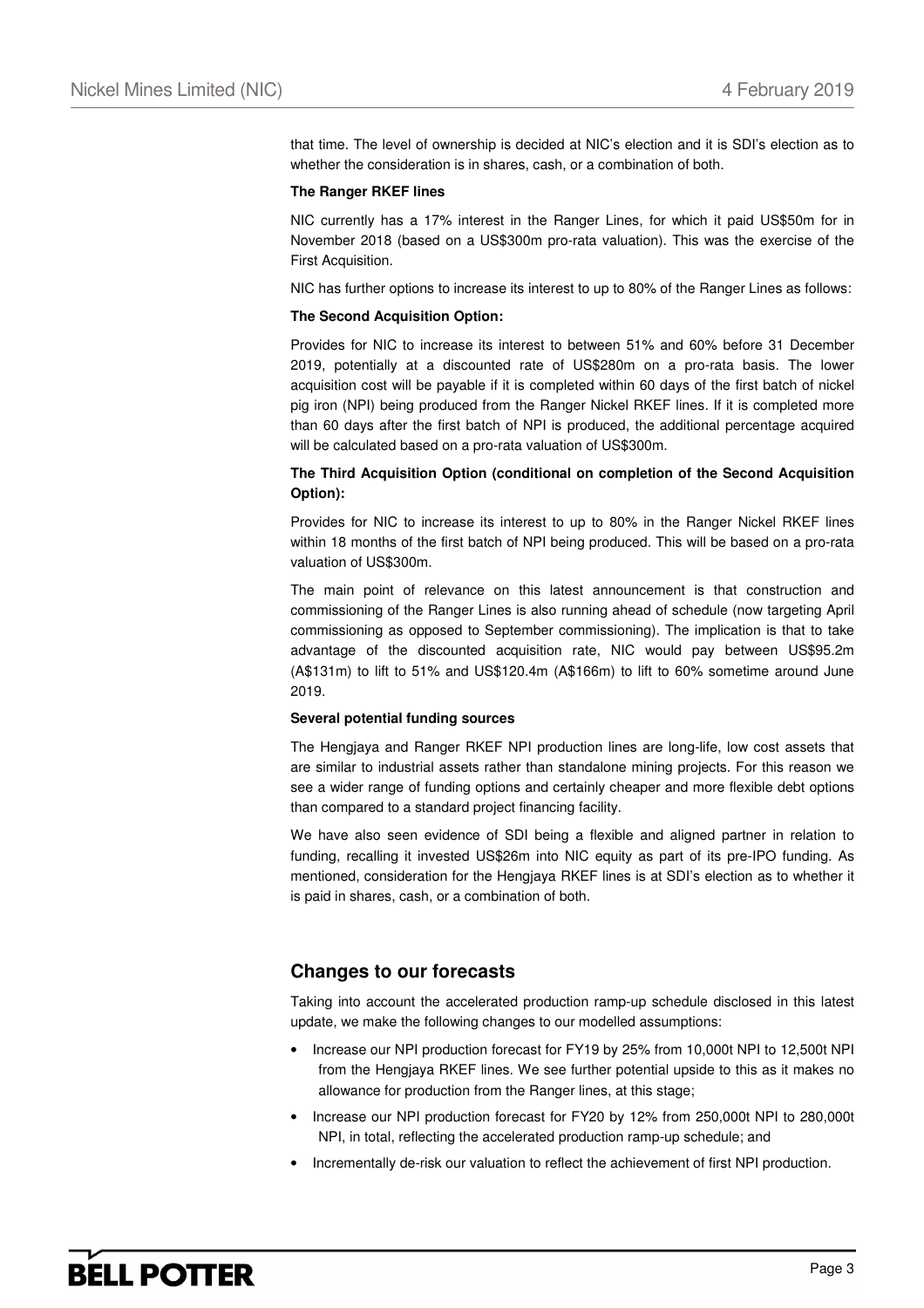| Table 1 - Changes to our FY forecasts |                          |                          |               |                          |                          |               |               |               |               |  |
|---------------------------------------|--------------------------|--------------------------|---------------|--------------------------|--------------------------|---------------|---------------|---------------|---------------|--|
|                                       | <b>Previous</b>          |                          |               | <b>New</b>               |                          |               | Change        |               |               |  |
| Year end 30 June                      | <b>Jun-19</b>            | <b>Jun-20</b>            | <b>Jun-21</b> | <b>Jun-19</b>            | <b>Jun-20</b>            | <b>Jun-21</b> | <b>Jun-19</b> | <b>Jun-20</b> | <b>Jun-21</b> |  |
| Prices & currency                     |                          |                          |               |                          |                          |               |               |               |               |  |
| Nickel price (US\$/lb)                | 6.08                     | 7.15                     | 7.45          | 6.08                     | 7.15                     | 7.45          | $0\%$         | 0%            | 0%            |  |
| Nickel price (US\$/t)                 | 13,411                   | 15,763                   | 16,424        | 13,411                   | 15,763                   | 16,424        | $0\%$         | $0\%$         | 0%            |  |
| <b>US\$/A\$</b>                       | 0.73                     | 0.75                     | 0.75          | 0.73                     | 0.75                     | 0.75          | $0\%$         | 0%            | 0%            |  |
| <b>Production &amp; costs</b>         |                          |                          |               |                          |                          |               |               |               |               |  |
| Ore mined (Mt)                        | 597,478                  | 1,303,787                | 1,564,545     | 610,516                  | 1,460,242                | 1,564,545     | 2%            | 12%           | 0%            |  |
| Nickel in ore                         | 7,129                    | 14,785                   | 17,742        | 7,277                    | 16,559                   | 17,742        | 2%            | 12%           | $0\%$         |  |
| Nickel in ore (attributable)          | 5,703                    | 10,349                   | 11,177        | 5,821                    | 11,591                   | 11,177        | 2%            | 12%           | 0%            |  |
| RKEF NPI production                   | 10,000                   | 250,000                  | 300,000       | 12,500                   | 280,000                  | 300,000       | 25%           | 12%           | 0%            |  |
| Contained nickel                      | 1,100                    | 27,500                   | 33,000        | 1,375                    | 30,800                   | 33,000        | 25%           | 12%           | 0%            |  |
| Contained nickel (attributable)       | 424                      | 10,588                   | 12,705        | 529                      | 11,858                   | 12,705        | 25%           | 12%           | 0%            |  |
| Cash costs (US\$/t Ni)                | $\sim$                   | 7,828                    | 7,974         |                          | 7,805                    | 7,974         | na            | 0%            | 0%            |  |
| AISC (US\$/t Ni)                      | $\overline{\phantom{a}}$ | 7,886                    | 8,023         |                          | 7,856                    | 8,023         | na            | $0\%$         | 0%            |  |
| Earnings                              |                          |                          |               |                          |                          |               |               |               |               |  |
| Revenue (attributable, US\$m)         | 19                       | 195                      | 243           | 21                       | 218                      | 243           | 10%           | 12%           | 0%            |  |
| EBITDA (attributable, US\$m)          | 5                        | 89                       | 114           | 6                        | 100                      | 114           | 17%           | 12%           | 0%            |  |
| NPAT (reported, attributable, US\$m)  | (4)                      | 75                       | 98            | (3)                      | 85                       | 98            | na            | 12%           | 0%            |  |
| EPS (reported) (Acps)                 | (0)                      | $\overline{7}$           | 9             | (0)                      | 8                        | 9             | na            | 12%           | 0%            |  |
| PER(x)                                | (63.5)                   | 4.3                      | 3.3           | (78.6)                   | 3.9                      | 3.3           | (15.1)        | (0.5)         | (0.0)         |  |
| EPS growth (%)                        | nm                       | nm                       | 29%           | nm                       | nm                       | 16%           | nm            | nm            | $-14%$        |  |
| DPS (Acps)                            | ÷,                       | $\overline{\phantom{a}}$ | $\sim$        | $\overline{\phantom{a}}$ | $\overline{\phantom{a}}$ |               | na            | na            | na            |  |
| Yield                                 | 0%                       | 0%                       | 0%            | 0%                       | 0%                       | 0%            | $0\%$         | $0\%$         | 0%            |  |
| NPV (A\$/sh)                          | 0.52                     | 0.62                     | 0.84          | 0.53                     | 0.64                     | 0.87          | 4%            | 3%            | 4%            |  |
| Price Target (A\$/sh)                 |                          | 0.62                     |               |                          | 0.64                     |               |               | 3%            |               |  |

The resulting changes to our forecasts and valuation are summarised in the table below:

SOURCE: COMPANY DATA AND BELL POTTER SECURITIES ESTIMATES

Incorporating the updated production schedule into our modelled assumptions reduces our forecast FY19 loss from US\$4m to US\$3m and our forecast FY20 earnings lift 12% to US\$85m. Our NPV-based, 12-month forward valuation is up 3% to A\$0.64/sh.

## **Upcoming catalysts**

Upcoming catalysts for NIC include:

- The release of NIC's interim financial results, expected in late February 2019;
- Further updates on the progress of construction and commissioning of the Hengjaya and Ranger RKEF lines, including first production from the Ranger lines in April 2019;
- The March quarter production and cost report in April 2019;
- The targeted ramp-up to 80% of nameplate production for both the Hengjaya lines by early May 2019;
- The targeted ramp-up to 80% of nameplate production for both the Ranger lines likely in early in 2HCY19; and
- Updates on the funding to acquire the remaining optioned interests in the Hengjaya and Ranger RKEF lines.

## **BELL POTTER**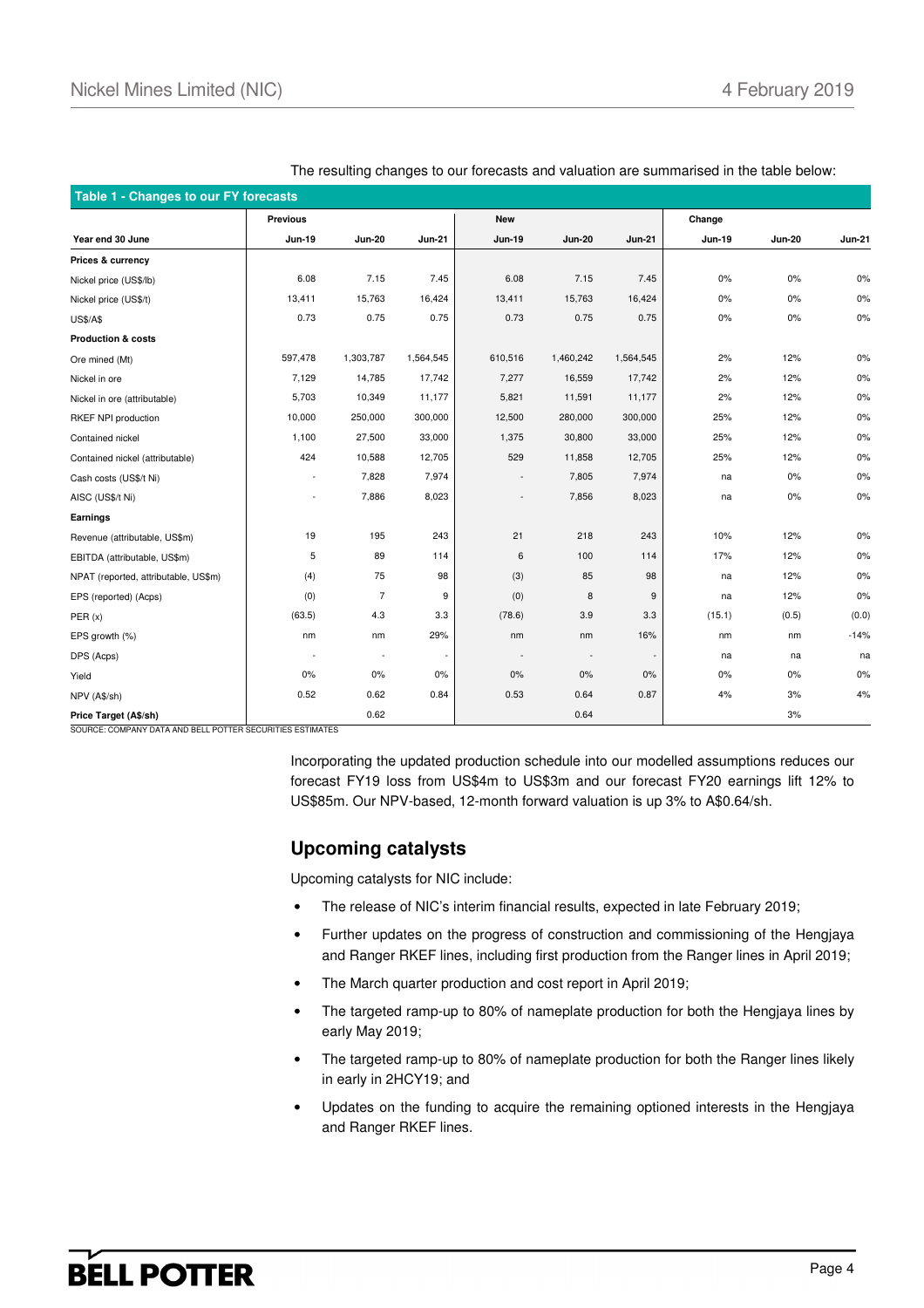# **Nickel Mines Limited (NIC)**

## **Company description: high grade, steady state producer**

Nickel Mines Limited ('Nickel Mines' or 'NIC') is a newly listed ASX company, formed in 2007. Its operations are focused in Central Sulawesi, Indonesia, where it holds a 60% interest two Rotary Kiln Electric Furnace (RKEF) lines with Shanghai Decent Investments (SDI) a subsidiary of Tsingshan Group, the world's largest stainless steel producer. The RKEF lines are located in an existing, fully integrated stainless steel production facility, the Indonesian Morowali Industrial Park (IMIP), in Central Sulawesi, Indonesia. Construction of the NIC's two RKEF lines is advanced and commissioning on track for the end of the June quarter 2019, after which production is planned to ramp up to a targeted run-rate of 16ktpa nickel in NPI (100% basis).

NIC also holds an 80% interest in Hengjaya Mine ('HM'), a high-grade, long-life nickel laterite deposit, also in Central Sulawesi in close proximity to the IMIP. The balance of the asset is owned by NIC's local Indonesian partner. The HM produces Direct Shipping Ore (DSO), the bulk of which is sold into the IMIP facility for the production of Nickel Pig Iron (NPI), a key input into stainless steel production.

## **Investment thesis – Speculative Buy, valuation \$0.64/sh**

The early achievement of first production and the accelerated production ramp-up schedule reduces our forecast FY19 loss from US\$4m to US\$3m and our forecast FY20 earnings lift 12% to US\$85m. Our NPV-based, 12-month forward valuation is up 3% to A\$0.64/sh. NIC remains one of our top picks in the sector on excellent value, strong production growth profile and the quality of its assets.

## **Valuation: \$0.64/sh**

Our 12-month forward NIC valuation incorporates DCF models of its attributable interests in the Hengjaya laterite nickel ore mine (HM), a 60% interest in the two Hengjaya Nickel RKEF lines and a 17% interest in the two Ranger Nickel RKEF lines. lines We have constructed a discounted cash flow (DCF) model for NIC's attributable interest in these RKEF lines that are under construction at Tsingshan's IMIP facility and a DCF calculation for NIC's current 80% interest (declining to 49% from FY2023) in the Hengjaya laterite nickel ore mine. We also include a notional value for exploration and development projects, an estimate of corporate overhead costs and NIC's last reported net debt position. Our valuation is calculated on a fully diluted basis. Following the latest update, our valuation stands at \$0.64/sh.

## **Risks**

Key risks to our investment case include (but are not limited to):

- **Funding and capital management risks:** Funding and capital management risks can include access to debt and equity finance, maintaining covenants on debt finance, managing dividend payments and managing debt repayments. Exploration and development companies with no sales revenues are reliant on access to equity markets and debt financing to fund the advancement and development of their projects.
- **Operating and development risks:** Mining companies' assets are subject to risks associated with their operation and development. Risks for each company can be heightened depending on method of operation (e.g. underground versus open pit mining) or whether it is a single mine company. Development of mining assets may be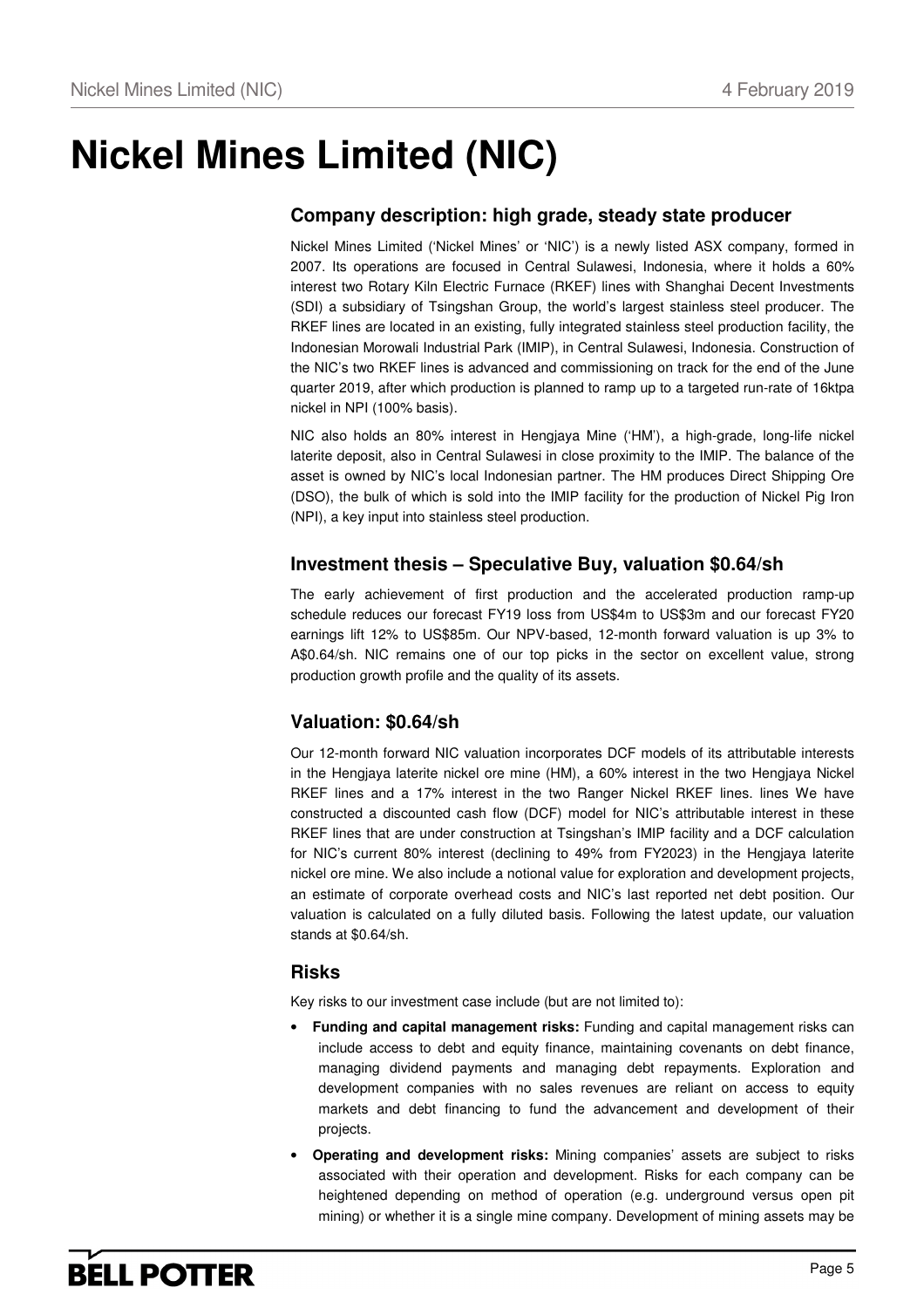subject to receiving permits, approvals timelines or weather events, causing delays to commissioning and commercial production.

- **Operating and capital cost fluctuations:** The cost and availability of exploration, development and mining inputs can fluctuate widely and cause significant differences between planned and actual operating and capital costs. Key operating costs are linked to energy and labour costs as well as access to, and availability of, technical skills, operating equipment and consumables.
- **Commodity price and exchange rate fluctuations:** The future earnings and valuations of exploration, development and producing Resources companies are subject to fluctuations in underlying commodity prices and foreign currency exchange rates.
- **Resource growth and mine life extensions:** The viability of future operations and the earnings forecasts and valuations reliant upon them may depend upon resource and reserve growth to extend mine lives, which is in turn dependent upon exploration success, of which there are no guarantees.
- **Regulatory changes risks:** Changes to the regulation of infrastructure and taxation (among other things) can impact the earnings and valuation of mining companies. NIC's assets are located in Sulawesi, Indonesia, which has in the past implemented regulatory changes related to mining project ownership, fiscal terms and mineral export requirements.
- **Sovereign risks:** Mining companies' assets are subject to the sovereign risks of the jurisdiction within which they are operating. NIC's assets are in Indonesia, a G20 country with one of the largest economies in SE Asia. Its sovereign debt is rated investment grade by the major ratings agencies.
- **Corporate/M&A risks:** Risks associated with M&A activity including differences between the entity's and the market's perception of value associated with completed transactions. NIC is the junior partner co-investing in production assets with a large, privately owned Chinese company. The strength and cohesiveness of this relationship over the long term has the potential to both add and reduce value to the partnership. One of the key mitigating factors in this respect has been the investment of a combined US\$50m by SDI and Wanlu Investments (US\$26m and US\$24m respectively) into NIC equity.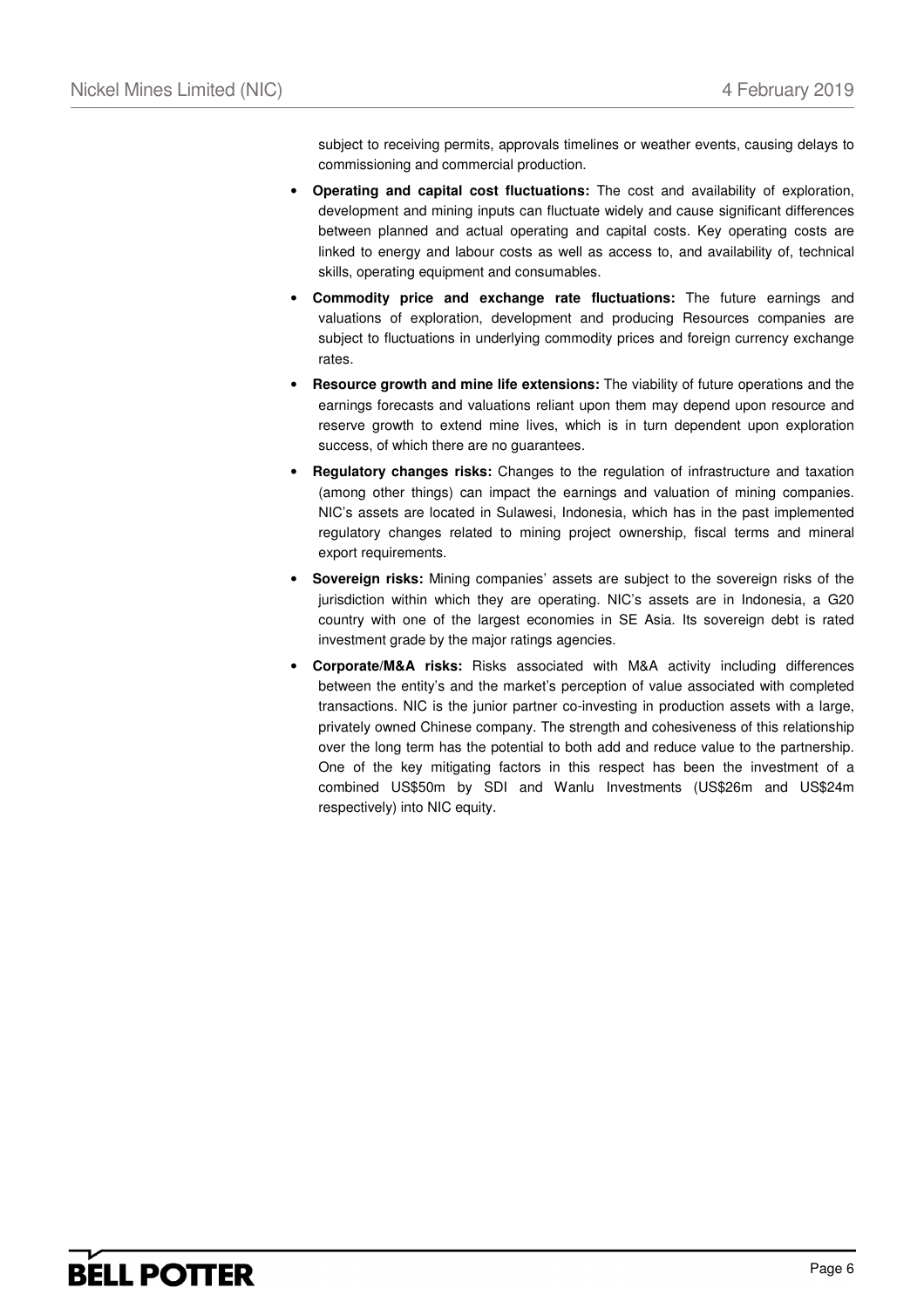## **Nickel Mines Limited** as at 4 February 2019

## Recommendation Buy, Speculative

## Nickel Mines Limited (Nickel Mines Limited (Nickel Mines Limited Control Mines Limited Control Mines Limited C Price \$0.315<br>Valuation \$0.64

### **Table 2 - Financial summary**

| <b>PROFIT AND LOSS</b>                                      |                |                |                |              |                |              | <b>FINANCIAL RATIOS</b>                            |                           |                 |                 |                 |                   |                   |
|-------------------------------------------------------------|----------------|----------------|----------------|--------------|----------------|--------------|----------------------------------------------------|---------------------------|-----------------|-----------------|-----------------|-------------------|-------------------|
| Year ending 30 June                                         | Unit           | 2017a          | 2018a          | 2019e        | 2020e          | 2021e        | Year ending 30 June                                | Unit                      | 2017a           | 2018a           | 2019e           | 2020e             | 2021e             |
| Revenue                                                     | US\$m          | 8.6            | 13.6           | 24.2         | 218.0          | 242.7        | <b>VALUATION</b>                                   |                           |                 |                 |                 |                   |                   |
| Expense                                                     | US\$m          | (11.9)         | (15.1)         | (18.6)       | (117.8)        | (129.0)      | Attributable NPAT                                  | US\$m                     | (3.8)           | (3.3)           | (3.2)           | 84.6              | 98.2              |
| <b>EBITDA</b>                                               | US\$m          | (3.3)          | (1.6)          | 5.6          | 100.2          | 113.7        | Attributable NPAT                                  | A\$m                      | (5.1)           | (4.4)           | (4.4)           | 112.9             | 131.0             |
| Depreciation                                                | US\$m          | (0.1)          | (0.1)          | (1.2)        | (5.4)          | (5.8)        | <b>Reported EPS</b>                                | Ac/sh                     | (1.6)           | (0.9)           | (0.4)           | 8.2               | 9.4               |
| EBIT                                                        | US\$m          | (3.4)          | (1.6)          | 4.5          | 94.8           | 107.9        | <b>Adjusted EPS</b>                                | Ac/sh                     | (1.6)           | (0.9)           | (0.4)           | 8.2               | 9.4               |
| Net interest expense                                        | US\$m          | (0.5)          | (0.7)          | 0.0          | 0.5            | 3.0          | EPS growth                                         | $\%$                      | nm              | nm              | nm              | nm                | 16%               |
| Unrealised gains (Impairments)                              | US\$m          |                |                |              |                |              | PER                                                | $\boldsymbol{\mathsf{x}}$ | nm              | nm              | nm              | 3.9x              | 3.3x              |
| Other                                                       | US\$m          |                |                | (7.3)        | $\overline{a}$ |              | <b>DPS</b>                                         | Ac/sh                     |                 |                 |                 |                   |                   |
| PBT                                                         | US\$m          | (3.9)          | (2.3)          | (2.8)        | 95.3           | 111.0        | Franking                                           | $\%$                      | 0%              | 0%              | 0%              | 0%                | 0%                |
| Tax expense                                                 | US\$m          | 0.2            | (0.7)          |              | (7.8)          | (8.8)        | Yield                                              | $\%$                      | 0%              | 0%              | 0%              | 0%                | 0%                |
| Comprehensive loss for the year                             | US\$m          | (3.7)          | (2.9)          | (2.8)        | 87.5           | 102.2        | FCF/share                                          | Ac/sh                     | (0.0)           | (16.9)          | (14.9)          | 9.9               | 10.2              |
| Non-Controlling Interest                                    | US\$m          | 0.1            | 0.4            | (0.4)        | (2.8)          | (3.9)        | FCF yield                                          | $\%$                      | 0%              | $-54%$          | $-47%$          | 31%               | 32%               |
| Attributable NPAT (reported)                                | US\$m          | (3.8)          | (3.3)          | (3.2)        | 84.6           | 98.2         | P/FCFPS                                            | $\mathsf{x}$              | $-2824.5x$      | $-1.9x$         | $-2.1x$         | 3.2x              | 3.1x              |
| NPAT (underlying)                                           | US\$m          | (3.8)          | (3.3)          | (3.2)        | 84.6           | 98.2         | EV/EBITDA                                          | X                         | $-90.6x$        | $-193.7x$       | 53.8x           | 3.0x              | 2.7x              |
|                                                             |                |                |                |              |                |              | <b>EBITDA</b> margin                               | $\%$                      | nm              | nm              | 23%             | 46%               | 47%               |
| <b>CASH FLOW</b>                                            |                |                |                |              |                |              | EBIT margin                                        | $\%$                      | nm              | nm              | 18%             | 43%               | 44%               |
| Year ending 30 June                                         | Unit           | 2017a          | 2018a          | 2019e        | 2020e          | 2021e        | Return on assets                                   | $\frac{9}{6}$             | $-27%$          | $-5%$           | $-2%$           | 31%               | 26%               |
| <b>OPERATING CASHFLOW</b>                                   |                |                |                |              |                |              | Return on equity                                   | $\%$                      | 2029%           | $-8%$           | $-2%$           | 34%               | 29%               |
| Receipts                                                    | US\$m          | 9.1            | 13.5           | 22.2         | 198.6          | 240.2        | <b>LIQUIDITY &amp; LEVERAGE</b>                    |                           |                 |                 |                 |                   |                   |
| Payments                                                    | US\$m          | (8.8)          | (21.5)         | (16.8)       | (93.0)         | (126.2)      | Net debt (cash)                                    | \$m                       |                 |                 | (19)            | (122)             | (228)             |
| Tax                                                         | US\$m          |                |                |              |                | (7.8)        | ND / E                                             | %                         | 0%              | 0%              | $-9%$           | $-40%$            | $-57%$            |
| Net interest<br>Other                                       | US\$m          | 0.0            | 0.1            | 0.0          | 0.5            | 3.0          | $ND / (ND + E)$                                    | $\%$                      | 0%              | 0%              | $-10%$          | $-68%$            | $-133%$           |
| Operating cash flow                                         | US\$m<br>US\$m | (0.2)<br>0.1   | (0.3)<br>(8.2) | 5.4          | 106.1          | 109.3        | EBITDA / Interest                                  | $\mathbf x$               | $-6.1x$         | $-2.4x$         | nm              | nm                | nm                |
| <b>INVESTING CASHFLOW</b>                                   |                |                |                |              |                |              | <b>ATTRIBUTABLE DATA - NICKEL MINES LTD</b>        |                           |                 |                 |                 |                   |                   |
| Property, plant and equipment                               | US\$m          | (0.1)          | (0.7)          | (118.3)      | (2.8)          | (2.5)        | Year ending 30 June                                | Unit                      | 2017a           | 2018a           | 2019e           | 2020e             | 2021e             |
| Mine development                                            | US\$m          |                |                | (7.6)        | (0.1)          | (0.4)        | Revenues                                           | US\$m                     | 6.9             | 10.8            | 20.9            | 205.9             | 226.3             |
| Exploration & evaluation<br>Other                           | US\$m<br>US\$m |                | (50.0)         | (0.3)        | (0.4)          | (0.4)        | EBITDA<br><b>NPAT</b>                              | US\$m<br><b>US\$m</b>     | (2.7)<br>(3.8)  | (1.2)<br>(3.3)  | 4.9<br>(3.2)    | 95.7<br>84.6      | 107.6<br>98.2     |
| Investing cash flow                                         | US\$m          | (0.1)          | (50.7)         | (126.2)      | (3.3)          | (3.3)        | Net distributable cash flow                        | US\$m                     | 0.1             | 0.0             | 16.4            | 92.5              | 95.4              |
| Free Cash Flow                                              | US\$m          | (0.0)          | (58.9)         | (120.8)      | 102.8          | 106.0        | EV/EBITDA                                          | $\boldsymbol{\mathsf{x}}$ | nm              | nm              | 61.6            | 3.1               | 2.8               |
|                                                             |                |                |                |              |                |              | PER                                                | x                         | nm              | nm              | nm              | 3.9               | 3.3               |
| <b>FINANCING CASHFLOW</b>                                   |                |                |                |              |                |              | P/FCF                                              |                           | nm              | nm              | nm              | 3.5               | 3.4               |
| Share issues/(buy-backs)<br>Debt proceeds                   | US\$m<br>US\$m | 0.1            | 73.9           | 146.3        |                |              | ORE RESERVE AND MINERAL RESOURCE                   |                           |                 |                 |                 |                   |                   |
| Debt repayments                                             | US\$m          | $\overline{a}$ | (13.2)         |              |                |              | Hengjaya Nickel Mine (HM)                          |                           |                 |                 | Mdmt            | % Ni              | kt Ni             |
| Distributions to non-controlling interests                  | US\$m          |                |                |              |                |              | <b>Mineral Resources</b>                           |                           |                 |                 |                 |                   |                   |
| Dividends                                                   | US\$m          |                |                |              |                |              | Measured                                           |                           |                 |                 | 0.700           | 1.80%             | 12,600            |
| Other                                                       | US\$m          |                | (1.8)          | (7.3)        |                |              | Indicated                                          |                           |                 |                 | 15.000          | 1.90%             | 285,000           |
| Financing cash flow                                         | <b>US\$m</b>   | 0.1            | 59.0           | 139.0        |                |              | Inferred                                           |                           |                 |                 | 22.000          | 1.80%             | 396,000           |
| Change in cash                                              | US\$m          | 0.1            | 0.0            | 18.2         | 102.8          | 106.0        | Total                                              |                           |                 |                 | 38.000          | 1.80%             | 678,000           |
| <b>BALANCE SHEET</b>                                        |                |                |                |              |                |              |                                                    |                           |                 |                 |                 |                   |                   |
|                                                             |                |                |                |              |                |              | <b>ASSUMPTIONS - Prices</b>                        |                           |                 |                 |                 |                   |                   |
| Year ending 30 June                                         | Unit           | 2017a          | 2018a          | 2019e        | 2020e          | 2021e        | Year ending 30 June avg                            | Unit                      | 2017a           | 2018a           | 2019e           | 2020e             | 2021e             |
| <b>ASSETS</b>                                               |                |                |                |              |                | 227.8        |                                                    |                           |                 |                 |                 |                   |                   |
| Cash & short term investments                               | US\$m          | 0.3            | 0.8            | 19.0         | 121.8          |              | Nickel                                             | US\$/lb                   | \$4.60          | \$5.65          | \$6.08          | \$7.15            | \$7.45            |
| Accounts receivable                                         | US\$m          | 0.3<br>26.3    | 0.4<br>76.6    | 2.4          | 21.8<br>192.2  | 24.3         | Nickel                                             | US\$/t                    | \$10,141        | \$12,456        | \$13,411        | \$15,763          | \$16,424          |
| Property, plant & equipment<br>Mine development expenditure | US\$m<br>US\$m |                |                | 194.0<br>7.4 | 6.7            | 189.8<br>6.3 | Currency<br>AUD:USD                                |                           | 0.75            | 0.78            | 0.73            | 0.75              | 0.75              |
|                                                             |                |                |                |              |                |              |                                                    |                           |                 |                 |                 |                   |                   |
| Exploration & evaluation<br>Other                           | US\$m<br>US\$m | 1.1            | 1.6            | 0.2<br>1.6   | 0.6<br>1.6     | 0.9<br>1.6   | <b>ASSUMPTIONS - Production &amp; costs</b>        |                           |                 |                 |                 |                   |                   |
| <b>Total assets</b>                                         | US\$m          | 27.9           | 79.4           | 224.7        | 344.7          | 450.7        | Year ending 30 June                                | Unit                      | 2017a           | 2018a           | 2019e           | 2020e             | 2021e             |
| <b>LIABILITIES</b>                                          |                |                |                |              |                |              | Hengjaya Mine                                      |                           |                 |                 |                 |                   |                   |
|                                                             | US\$m          |                |                |              | 29.4           |              |                                                    |                           |                 |                 |                 |                   |                   |
| Accounts payable<br>Income tax payable                      | US\$m          | 12.3<br>0.4    | 2.9<br>0.7     | 4.7          | 7.8            | 32.3<br>8.8  | Ore mined<br>Ore grade                             | wmt<br>% Ni               | 303,597<br>2.1% | 391,362<br>2.1% | 610,516<br>1.9% | 1,460,242<br>1.8% | 1,564,545<br>1.8% |
|                                                             |                |                |                |              |                |              |                                                    |                           |                 |                 | 7,277           | 16,559            | 17,742            |
| Borrowings<br>Other                                         | US\$m<br>US\$m | 13.5<br>0.6    | 0.8            | 1.4          | 1.4            | 1.4          | Nickel in ore                                      | t Ni<br>t Ni              | 6,254           | 8,062           |                 |                   | 11.177            |
| <b>Total liabilities</b>                                    | US\$m          | 26.8           | 4.3            | 6.1          | 38.6           | 42.5         | Nickel in ore (attributable)<br><b>RKEF (IMIP)</b> |                           | 5,003           | 6,450           | 5,821           | 11,591            |                   |
| <b>SHAREHOLDER'S EQUITY</b>                                 |                |                |                |              |                |              | NPI production                                     | $\mathsf{t}$              |                 |                 | 12,500          | 280,000           | 300,000           |
|                                                             | US\$m          | 26.2           | 103.1          | 249.4        | 249.4          | 249.4        | Contained nickel                                   | t Ni                      |                 |                 | 1,375           | 30,800            | 33,000            |
|                                                             |                |                |                |              | (0.6)          | (0.6)        | Contained nickel (attributable)                    | t Ni                      |                 |                 | 529             | 11,858            | 12,705            |
| Share capital                                               |                |                |                |              |                |              |                                                    |                           |                 |                 |                 |                   |                   |
| Reserves                                                    | US\$m          | (0.6)          | (0.6)          | (0.6)        |                |              |                                                    |                           |                 |                 |                 |                   |                   |
| Retained earnings                                           | US\$m          | (26.0)         | (29.3)         | (32.5)       | 52.1           | 150.4        | Costs                                              |                           |                 |                 |                 |                   |                   |
| <b>Total equity</b>                                         | US\$m          | (0.4)          | 73.2           | 216.3        | 300.9          | 399.2        | Cash costs                                         | US\$/t Ni                 |                 |                 |                 | \$7,805           | \$7,974           |
| Weighted average shares                                     | ${\sf m}$      | 316.6          | 461.8          | 1,094.2      | 1,384.0        | 1,388.0      | All-in-Sustaining-Costs (AISC)                     | US\$/t Ni                 |                 |                 |                 | \$7,856           | \$8,023           |
| <b>CAPITAL STRUCTURE</b>                                    |                |                |                |              |                |              | <b>VALUATION</b>                                   |                           |                 |                 |                 |                   |                   |

| <b>CAPITAL STRUCTURE</b>            |        |                            |         | <b>VALUATION</b>           |           |        |         |
|-------------------------------------|--------|----------------------------|---------|----------------------------|-----------|--------|---------|
|                                     |        |                            |         | Ordinary shares (m)        |           |        | 1.388.0 |
| Shares on issue                     | m      |                            | 1,107.7 | Options in the money (m)   |           |        |         |
| Total shares on issue               | m      | (add 280.3m escrow shares) | 1,388.0 | Total shares diluted (m)   |           |        | .388.0  |
| Share price                         | A\$/sh |                            | 0.315   |                            | Valuation |        |         |
| Market capitalisation               | A\$m   |                            | 437.2   | Sum-of-the-parts           | A\$m      | A\$/sh |         |
| Net cash                            | A\$m   |                            | 20.8    | RKEF (NPV12)               | 802.1     | 0.58   |         |
| Enterprise value (undiluted)        | A\$m   |                            | 416.4   | Hengjaya Mine (NPV12)      | 61.6      | 0.04   |         |
| Options outstanding (m)             | m      |                            | 0.0     | Other exploration          | 25.0      | 0.02   |         |
| Options (in the money)              | m      |                            | 0.0     | Corporate overheads        | (18.6)    | (0.01) |         |
| Issued shares (diluted for options) |        |                            | .388.0  | Subtotal                   | 870.0     | 0.63   |         |
| Market capitalisation (diluted)     | A\$m   |                            | 437.2   | Net cash (debt)            | 20.8      | 0.01   |         |
| Net cash + options                  | A\$m   |                            | 20.8    | <b>Total (undiluted)</b>   | 890.8     | 0.64   |         |
| Enterprise value (diluted)          | A\$m   |                            | 416.4   | Dilutive effect of options |           |        |         |
|                                     |        |                            |         | Add cash from options      |           |        |         |

| $\%$  | m     |
|-------|-------|
| 13.7% | 189.8 |
| 11.6% | 161.7 |
| 10.8% | 149.3 |
| 9.9%  | 137.9 |
| 5.1%  | 71.0  |
|       |       |

| <b>FINANCIAL RATIOS</b>                                            |               |                  |                   |                  |                                     |                   |
|--------------------------------------------------------------------|---------------|------------------|-------------------|------------------|-------------------------------------|-------------------|
| Year ending 30 June                                                | Unit          | 2017a            | 2018a             | 2019e            | 2020e                               | 2021e             |
| <b>VALUATION</b><br>Attributable NPAT                              |               |                  |                   |                  | 84.6                                | 98.2              |
| Attributable NPAT                                                  | US\$m<br>A\$m | (3.8)<br>(5.1)   | (3.3)<br>(4.4)    | (3.2)<br>(4.4)   | 112.9                               | 131.0             |
| <b>Reported EPS</b>                                                | Ac/sh         | (1.6)            | (0.9)             | (0.4)            | 8.2                                 | 9.4               |
| <b>Adjusted EPS</b>                                                | Ac/sh         | (1.6)            | (0.9)             | (0.4)            | 8.2                                 | 9.4               |
| EPS growth                                                         | $\%$          | nm               | nm                | nm               | nm                                  | 16%               |
| PER                                                                | X             | nm               | nm                | nm               | 3.9x                                | 3.3x              |
| <b>DPS</b>                                                         | Ac/sh         |                  |                   |                  |                                     |                   |
| Franking                                                           | %             | 0%               | 0%                | 0%               | 0%                                  | 0%                |
| Yield                                                              | %             | 0%               | 0%                | 0%               | 0%                                  | 0%                |
| FCF/share                                                          | Ac/sh         | (0.0)            | (16.9)            | (14.9)<br>$-47%$ | 9.9<br>31%                          | 10.2              |
| FCF yield<br>P/FCFPS                                               | %<br>X        | 0%<br>$-2824.5x$ | $-54%$<br>$-1.9x$ | $-2.1x$          | 3.2x                                | 32%<br>3.1x       |
| <b>FV/FBITDA</b>                                                   | X             | $-90.6x$         | $-193.7x$         | 53.8x            | 3.0x                                | 2.7x              |
| EBITDA margin                                                      | %             | nm               | nm                | 23%              | 46%                                 | 47%               |
| EBIT margin                                                        | %             | nm               | nm                | 18%              | 43%                                 | 44%               |
| Return on assets                                                   | %             | $-27%$           | $-5%$             | $-2%$            | 31%                                 | 26%               |
| Return on equity                                                   | %             | 2029%            | -8%               | $-2%$            | 34%                                 | 29%               |
| <b>LIQUIDITY &amp; LEVERAGE</b>                                    |               |                  |                   |                  |                                     |                   |
| Net debt (cash)                                                    | \$m           |                  |                   | (19)             | (122)                               | (228)             |
| ND / E                                                             | %             | 0%               | 0%                | $-9%$            | $-40%$                              | $-57%$            |
| $ND / (ND + E)$<br>EBITDA / Interest                               | %<br>x        | 0%<br>$-6.1x$    | 0%<br>$-2.4x$     | $-10%$<br>nm     | $-68%$<br>nm                        | $-133%$<br>nm     |
|                                                                    |               |                  |                   |                  |                                     |                   |
| <b>ATTRIBUTABLE DATA - NICKEL MINES LTD</b><br>Year ending 30 June | Unit          | 2017a            | 2018a             | 2019e            | 2020e                               | 2021e             |
| Revenues                                                           | US\$m         | 6.9              | 10.8              | 20.9             | 205.9                               | 226.3             |
| <b>EBITDA</b>                                                      | US\$m         | (2.7)            | (1.2)             | 4.9              | 95.7                                | 107.6             |
| <b>NPAT</b>                                                        | US\$m         | (3.8)            | (3.3)             | (3.2)<br>16.4    | 84.6                                | 98.2              |
| Net distributable cash flow<br>EV/EBITDA                           | US\$m<br>X    | 0.1<br>nm        | 0.0<br>nm         | 61.6             | 92.5<br>3.1                         | 95.4<br>2.8       |
| PFR                                                                | X             | nm               | nm                | nm               | 3.9                                 | 3.3               |
| P/FCF                                                              | ×             | nm               | nm                | nm               | 3.5                                 | 3.4               |
| ORE RESERVE AND MINERAL RESOURCE                                   |               |                  |                   |                  |                                     |                   |
| Hengjaya Nickel Mine (HM)                                          |               |                  |                   | Mdmt             | % Ni                                | kt Ni             |
| <b>Mineral Resources</b>                                           |               |                  |                   |                  |                                     |                   |
| Measured<br>Indicated                                              |               |                  |                   | 0.700<br>15.000  | 1.80%<br>1.90%                      | 12,600<br>285,000 |
| Inferred                                                           |               |                  |                   | 22.000           | 1.80%                               | 396,000           |
| Total                                                              |               |                  |                   | 38.000           | 1.80%                               | 678,000           |
|                                                                    |               |                  |                   |                  |                                     |                   |
| <b>ASSUMPTIONS - Prices</b>                                        |               |                  |                   |                  |                                     |                   |
|                                                                    |               |                  |                   |                  |                                     |                   |
| Year ending 30 June avg                                            | Unit          | 2017a            | 2018a             | 2019e            | 2020e                               | 2021e             |
|                                                                    |               |                  |                   |                  |                                     |                   |
| Nickel                                                             | US\$/lb       | \$4.60           | \$5.65            | \$6.08           | \$7.15                              | \$7.45            |
| Nickel                                                             | <b>US\$/t</b> | \$10,141         | \$12,456          | \$13,411         | \$15,763                            | \$16,424          |
| Currency<br>AUD:USD                                                |               | 0.75             | 0.78              | 0.73             | 0.75                                | 0.75              |
|                                                                    |               |                  |                   |                  |                                     |                   |
| <b>ASSUMPTIONS - Production &amp; costs</b>                        |               |                  |                   |                  |                                     |                   |
| Year ending 30 June                                                | Unit          | 2017a            | 2018a             | 2019e            | 2020e                               | 2021e             |
| Hengjaya Mine                                                      |               |                  |                   |                  |                                     |                   |
| Ore mined<br>Ore grade                                             | wmt           | 303,597          | 391,362           |                  | 610,516 1,460,242 1,564,545<br>1.8% |                   |
| Nickel in ore                                                      | % Ni<br>t Ni  | 2.1%<br>6,254    | 2.1%<br>8,062     | 1.9%<br>7.277    | 16,559                              | 1.8%<br>17,742    |
| Nickel in ore (attributable)                                       | t Ni          | 5,003            | 6,450             | 5,821            | 11,591                              | 11,177            |
| RKEF (IMIP)                                                        |               |                  |                   |                  |                                     |                   |
| NPI production                                                     | t             |                  |                   | 12,500           | 280,000                             | 300,000           |
| Contained nickel                                                   | t Ni          |                  |                   | 1.375            | 30,800                              | 33,000            |
| Contained nickel (attributable)                                    | t Ni          |                  |                   | 529              | 11.858                              | 12,705            |
| Costs                                                              |               |                  |                   |                  |                                     |                   |
| Cash costs                                                         | US\$/t Ni     |                  |                   |                  | \$7,805                             | \$7,974           |
| All-in-Sustaining-Costs (AISC)                                     | US\$/t Ni     |                  |                   |                  | \$7,856                             | \$8,023           |
| <b>VALUATION</b>                                                   |               |                  |                   |                  |                                     |                   |
| Ordinary shares (m)                                                |               |                  |                   |                  |                                     | 1,388.0           |
| Options in the money (m)                                           |               |                  |                   |                  |                                     |                   |
| Total shares diluted (m)                                           |               |                  |                   |                  |                                     | 1,388.0           |
|                                                                    |               |                  | Valuation         |                  |                                     |                   |
| Sum-of-the-parts                                                   |               |                  | A\$m              | A\$/sh           |                                     |                   |
| RKEF (NPV12)                                                       |               |                  | 802.1             | 0.58             |                                     |                   |
| Hengjaya Mine (NPV12)<br>Other exploration                         |               |                  | 61.6<br>25.0      | 0.04<br>0.02     |                                     |                   |
| Corporate overheads                                                |               |                  | (18.6)            | (0.01)           |                                     |                   |
| Subtotal                                                           |               |                  | 870.0             | 0.63             |                                     |                   |
| Net cash (debt)                                                    |               |                  | 20.8              | 0.01             |                                     |                   |
| <b>Total (undiluted)</b>                                           |               |                  | 890.8             | 0.64             |                                     |                   |
| Dilutive effect of options                                         |               |                  |                   |                  |                                     |                   |
| Add cash from options<br><b>Total (diluted)</b>                    |               |                  | 890.8             | 0.64             |                                     |                   |

SOURCE: BELL POTTER SECURITIES ESTIMATES